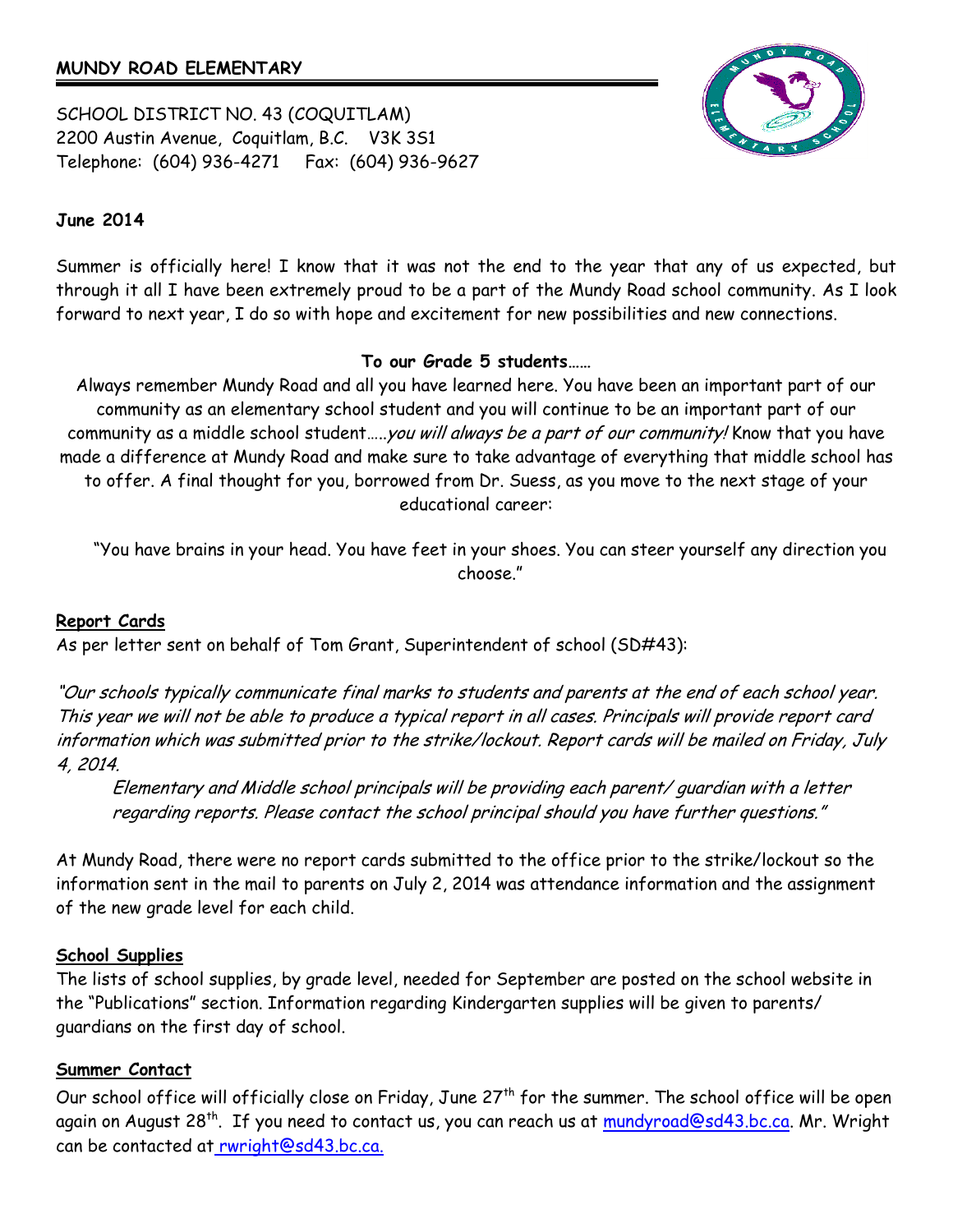# **Are You Moving?**

Have you moved during the school year or are you planning to move over the summer months and changing schools for the fall? If so, this information would be very helpful to both your child(ren)'s new school and to us in our planning for September. Please inform the office, 604 936 4271 as soon as possible. Your cooperation is very much appreciated.

# **Saying Goodbye at Mundy Road**

It is that time of year to say goodbye to everyone for the summer, but for some it will be good bye and good luck in your new school and for some of our staff it will be enjoy your retirement. We have students leaving Mundy Road, but we also have staff leaving. We wish everyone well and know that some may come back and rejoin our Mundy Road community in September or at some other time in the future. We say goodbye and good luck to the following staff:

Ms Perko, Ms Cherry, Mrs. Azaroff, Mrs. Wood, Ms Morrison, Ms Klein, Mrs. Reiderer, Mrs. Moyer, Mrs. Hein, Mrs. Greenall (retiring) and Mrs. Simister (retiring)

## **Summer Reading Club**

On June 6, at our recognition assembly, we had a librarian from the Coquitlam Public Library come and speak to us about this year's summer reading club.

For more information visit **<http://www.library.coquitlam.bc.ca/SRC.htm>**

## **City of Coquitlam**

Check out all of the amazing opportunities for the summer at the Recreation Parks and Culture section of the City of Coquitlam's website [http://www.coquitlam.ca/parks-recreation-and-culture/overview.aspx.](http://www.coquitlam.ca/parks-recreation-and-culture/overview.aspx)

## **Summer Arts Camps at the Evergreen Cultural Centre**

Explore your creativity this summer! The Evergreen Cultural Centre's Arts Camps are taught are educational, hands-on, and above all, they're fun! This year we're proud to present a host of diverse arts camps, including two weeks of our popular Kids on Stage theatre camp! Learn Filmmaking, Sculpture, Drama or Design.

Camps run from July 7 to Aug 1, and Aug 25-29. 9am – 3pm for kids ages 7-11, and 12-14. for more information please see our Website at<http://evergreenculturalcentre.ca/public-programs/>

# **IMPORTANT INFORMATION FOR SEPTEMBER 2014**

The first day of school is Tuesday, September 2 rd . We ask that students in **Grades 1-5** come to school from 9:00 to 9:30 am. We ask that our incoming **Kindergarten** students go to the library from 10:00 to 10:30. Parents who have any questions can check in with the office. Students will not need any school supplies on Tuesday, September 2.

Students in **Grades 1-5** will line up in the undercover area and will return to the classroom they were in last year. Our incoming **Kindergarten** students will go directly to the library. This will give children the opportunity to connect with their peers and teachers can take attendance and answer questions about the first week.